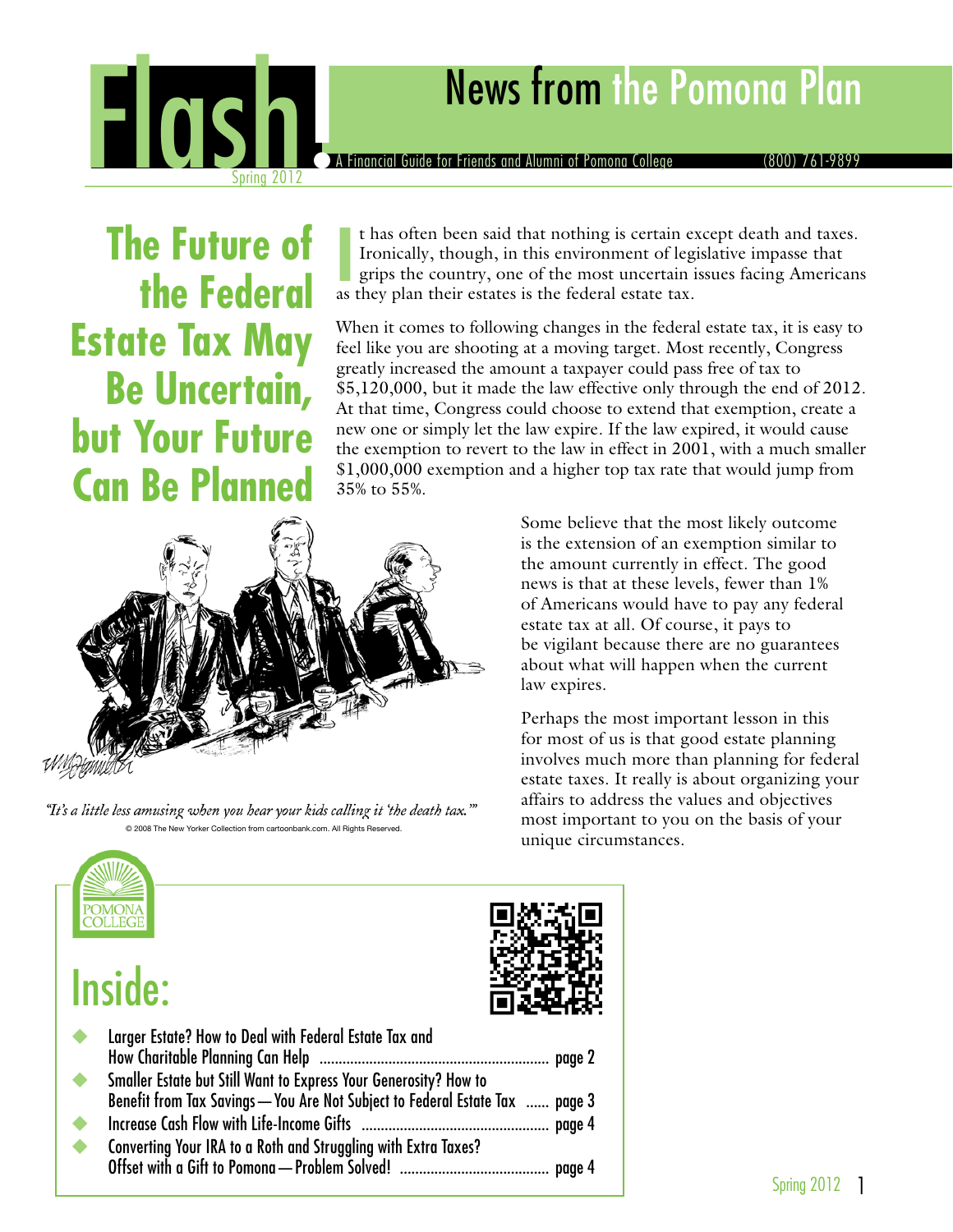## Larger Estate? How to Deal with Federal Estate Tax and How Charitable Planning Can Help

If your estate is in the range<br>
affected by federal estate tax,<br>
extra care should be exercised<br>
in tax planning. Congress currently f your estate is in the range affected by federal estate tax, extra care should be exercised allows each individual to pass on \$5,120,000 free of tax, with any amount above that generally subject to estate tax. The good news is that Congress offers some opportunities that benefit married couples and philanthropic

*Those with philanthropic objectives can also reduce their federal estate.*

individuals. For married couples, each taxpayer may give his or her spouse an unlimited amount of assets without tax consequences. In addition, current law also allows the first spouse to die to transfer any unused exemption balance to the surviving spouse, effectively increasing the surviving spouse's exemption.

While this "marital portability" of the estate tax exemption is not available to single persons, any individual with philanthropic objectives, married or not, can reduce his or her federal estate by making provisions for charitable organizations.

*Example:* Christopher B is a strong supporter of Pomona College and expects his estate to be in excess of \$10,000,000 at his death. His will directs that an amount equal to the federal estate tax exemption in effect at the time of his death, currently \$5,120,000, be divided

between his two children, Collin and Melanie. It further directs that we receive 25% of the excess, with the other 75% passing to his wife Cynthia if she survives him.

Here, no federal estate tax is due at Christopher's death. His provisions for his children are covered by the federal estate tax exemption, the provision for Pomona College qualifies for an estate tax charitable deduction and the provision for Cynthia qualifies for the unlimited estate tax marital deduction.

As mentioned previously, under current law effective until December 31, 2012, each taxpayer may pass up to \$5,120,000 free of federal estate tax. Thus, a married couple can pass \$10,240,000 taxfree. But what if the first spouse to die has assets valued at \$3,000,000 and the surviving spouse has assets valued at \$7,240,000? It would seem that there would be \$2,120,000, the amount in excess of the survivor's \$5,120,000 exemption, that would be subject to a 35% tax. However, under the new portability provision introduced late in 2010, the unused \$2,120,000 exemption of the first spouse may be added to the surviving spouse's \$5,120,000 exemption, bringing the total exemption up to \$7,240,000 and nullifying the estate tax on the entire combined \$10,240,000 estate.



"Welcome aboard. You are now exempt from federal, state, and local taxes."

© 2008 The New Yorker Collection from cartoonbank.com. All Rights Reserved.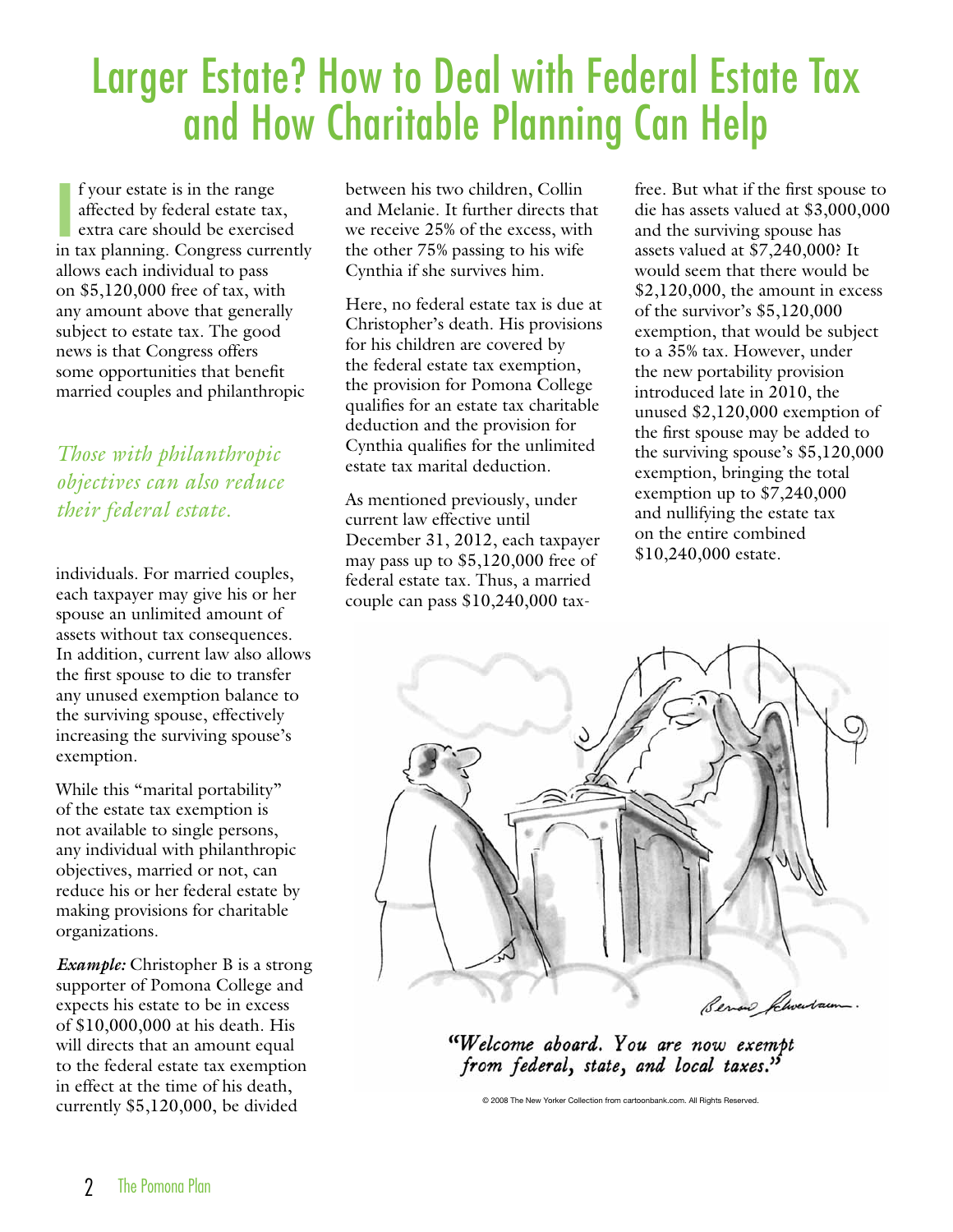# Smaller Estate but Still Want to Express Your Generosity? How to Benefit from Tax Savings— You Are Not Subject to Federal Estate Tax

**THE MANUS CONSERVENT SET AND THE MANUS CONSERVANCE CONSERVANCE CONSERVANCE CONSERVANCE CONSERVANCE CONSERVANCE CONSERVANCE CONSERVANCE CONSERVANCE CONSERVANCE CONSERVANCE CONSERVANCE CONSERVANCE CONSERVANCE CONSERVANCE CO** never have to deal with the federal estate tax if exemption levels remain at or close to where they are currently. That does not mean, though, that those with charitable objectives are without options for realizing tax savings from their charitable giving.

**Income tax savings.** Many philanthropically-minded people are finding that even though charitable estate provisions will generate no estate tax savings, they may be able to realize income tax savings by accelerating their charitable gifts during their lifetimes. For those in a position to make gifts currently, the savings can be significant.

*The majority of taxpayers will never have to deal with the federal estate tax …*

*Example:* Jean R, 78, decided several years ago that she would like Pomona College to have her home at her death. She and her late husband William built the home more than 30 years ago, and it is now debt-free and valued at \$450,000. The value of her total estate is approximately \$2,500,000.

Jean is delighted to learn that she can make a gift now that gives Pomona College her home and allows her to remain in that home for the rest of her life. Because she makes the gift now, she is entitled to an income tax deduction of almost \$340,000, which saves her

more than \$111,000 in taxes in her 33% federal income tax bracket. These tax savings increase the assets she has available for other intended beneficiaries, including charity.

This plan, referred to as a retained life estate, is particularly attractive because it does not diminish liquid assets Jean may need for other purposes.

### Do I Need an Estate Plan?

#### *By Marlo Cookston Davis*

Q: I am not sure I need an estate plan—I have always thought they were only for wealthy people with a lot of money to pass on. Why should I consider making an estate plan?

A: One major misconception regarding estate planning is that such plans are limited to the wealthy. In actuality, the need for estate planning applies to everyone. A smaller estate requires even more care to avoid unnecessary expenses. A well-crafted estate plan helps ensure the fulfillment of your personal, financial and philanthropic goals.

#### Benefits of establishing an estate plan:

- **Defining care for yourself—A** health-care proxy, power of attorney and living will define how you wish to be cared for should you ever experience a period of incapacity.
- **Creating financial security—A** will allows you to dictate how you want your money distributed and to whom, regardless of the amount. If you do not have a will, state laws will determine who receives your assets.
- **Naming guardians—If** you have children or beloved pets, it is important to make written arrangements for their care. A will is the only legally recognized way to name a person you would like to entrust with the care of your children or pets.
- **Naming beneficiaries—Fill out beneficiary forms for assets such as** insurance policies and retirement accounts. Review your designated beneficiaries after major life events. You can also name a charitable organization as a primary beneficiary, cobeneficiary or contingent beneficiary.

Because no two situations are alike, the best course of action is to have your financial advisor and attorney review the specifics of your estate plan.